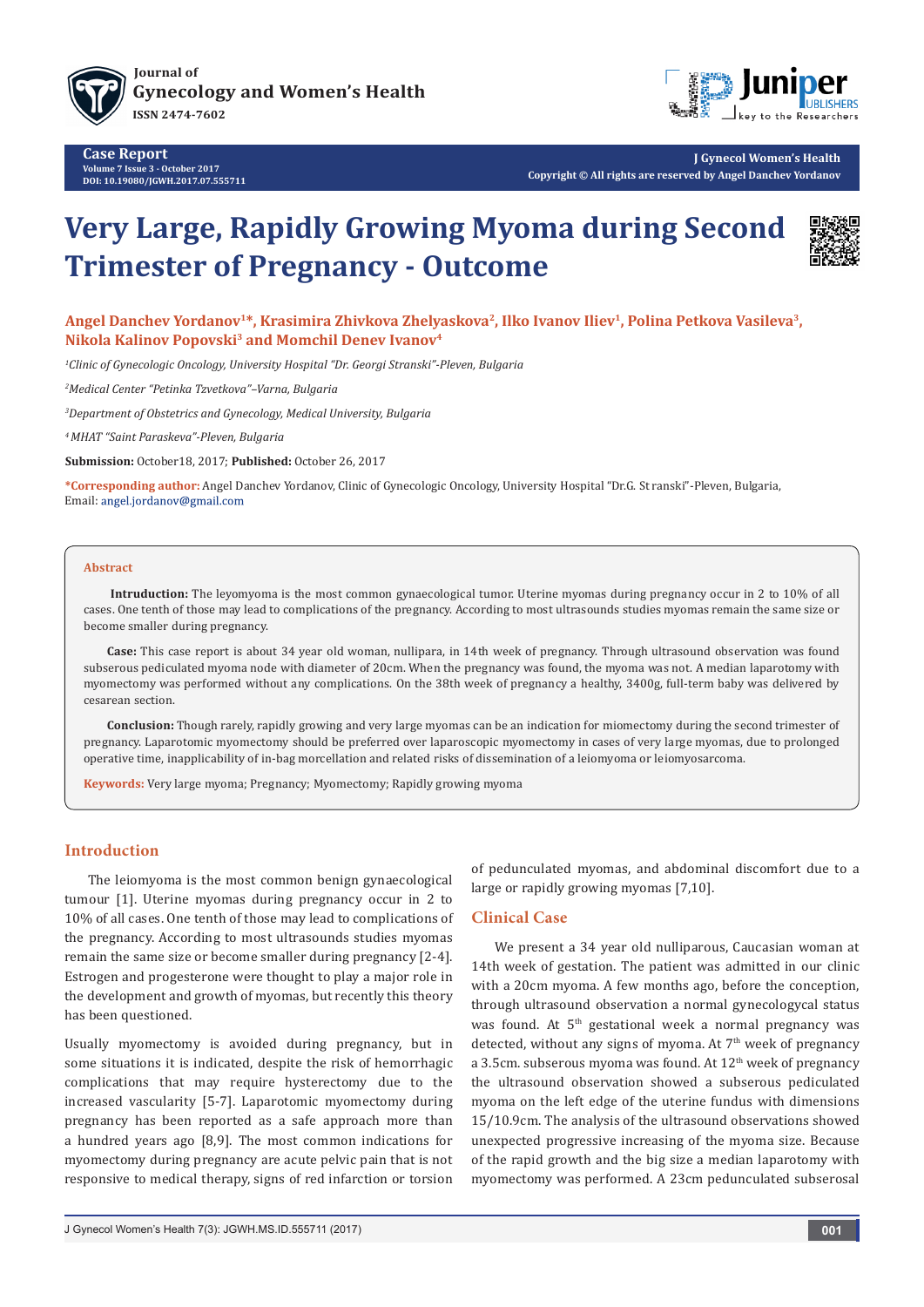myoma with an implantation base of 4cm was found (Figure 1 & 2). The operation and the postoperative period take place without any complications. On the 38th week of pregnancy a healthy, 3400g, full-term, baby boy was delivered by cesarean section. Postpartum and the puerperium period had a regular course.



**Figure 1:** Intraoperative findings.



#### **Discussion**

Different outers classify myomas by size in different ways. Most agree that myoma is large when it is over 5cm [11-14]. The Society of Obstetricians and Gynaecologists of Canada, classify myomas over 10cm. like very large [15].

Most ultrasound studies have shown that most of the fibroids during pregnancy (60%-78%) do not show significant changes in their volume. Out of the fibroids that did increase their volume (22% to 32%), the growth was limited in the first trimester [16,17]. There is a prospective study, according to which, if a myoma increases its size during pregnancy, that increase is  $12\pm6%$  of the initial size, up to a maximum of 25% [16]. A variety

of factors, such as genetic and epigenetic mechanism, growth factors, cytokines and disorganization of extracellular matrix components have shown interaction with their pathogenesis [18].

How leiomyomas affect pregnancy is based on their number, size and localization. A significant part of myomas remain asymptomatic and do not require treatment, but 10% lead to complications such as: fetal growth restriction, pelvic pain, placental abruption, placenta previa / accrete, fetal deformities, dystocia, postpartum hemorrhagia [19]. Acceptable indications for myomectomy during pregnancy include intractable pain from a degenerating myoma especially if it is subserosal or pedunculated, a large or rapidly growing myoma, or any large myoma (> 5cm) located in the lower uterine segment [12]. The outcome, both obstetric and neonatal, of women, who underwent myomectomy in pregnancy is comparable to the outcome of those, who were managed conservatively [20,21]. According to few studies, antepartum myomectomy can be safely performed in the first and second trimester of pregnancy, if indicated [20- 27].

There is enough scientific data about the safety of laparotomic myomectomy during pregnancy. Recently the number of case reports and studies about the possibility of performing a safe laparoscopic myomectomy during pregnancy is gradually increasing. It begins to slowly replace open surgery because of certain advantages less blood loss, diminished postoperative pain, fewer overall complications, faster recovery and significant cosmetic. However, there are also disadvantages, like the prolonged operative time because of the need of morcellation, especially time-consuming myomas larger than 10cm [16,28].

Morcellation by itself has additional risks of vascular or visceral trauma, and can also lead to leiomyoma dissemination (leiomyomatosis). The possibility of a leiomyosarcoma can't be ruled out, which would lead to a sudden decrease in survivability and upstaging of the disease [16]. Some of those risks can be brought down to a minimum through the use of inbag morcellation, but when a large myoma is present and given the limited area, in cases like ours it is inapplicable. Another disadvantage of the laparoscopic myomectomy during pregnancy is the need of additional training, an experienced surgeon and specialized equipment [16].

## **Conclusion**

Though rarely, rapidly growing and very large myomas can be an indication for myomectomy during the second trimester of pregnancy, because of the limited space for fetus development.

Laparotomic myomectomy should be preferred over laparoscopic myomectomy in cases of very large myomas, due to prolonged operative time, inapplicability of in-bag morcellation and related risks of dissemination of a leiomyoma or leiomyosarcoma.